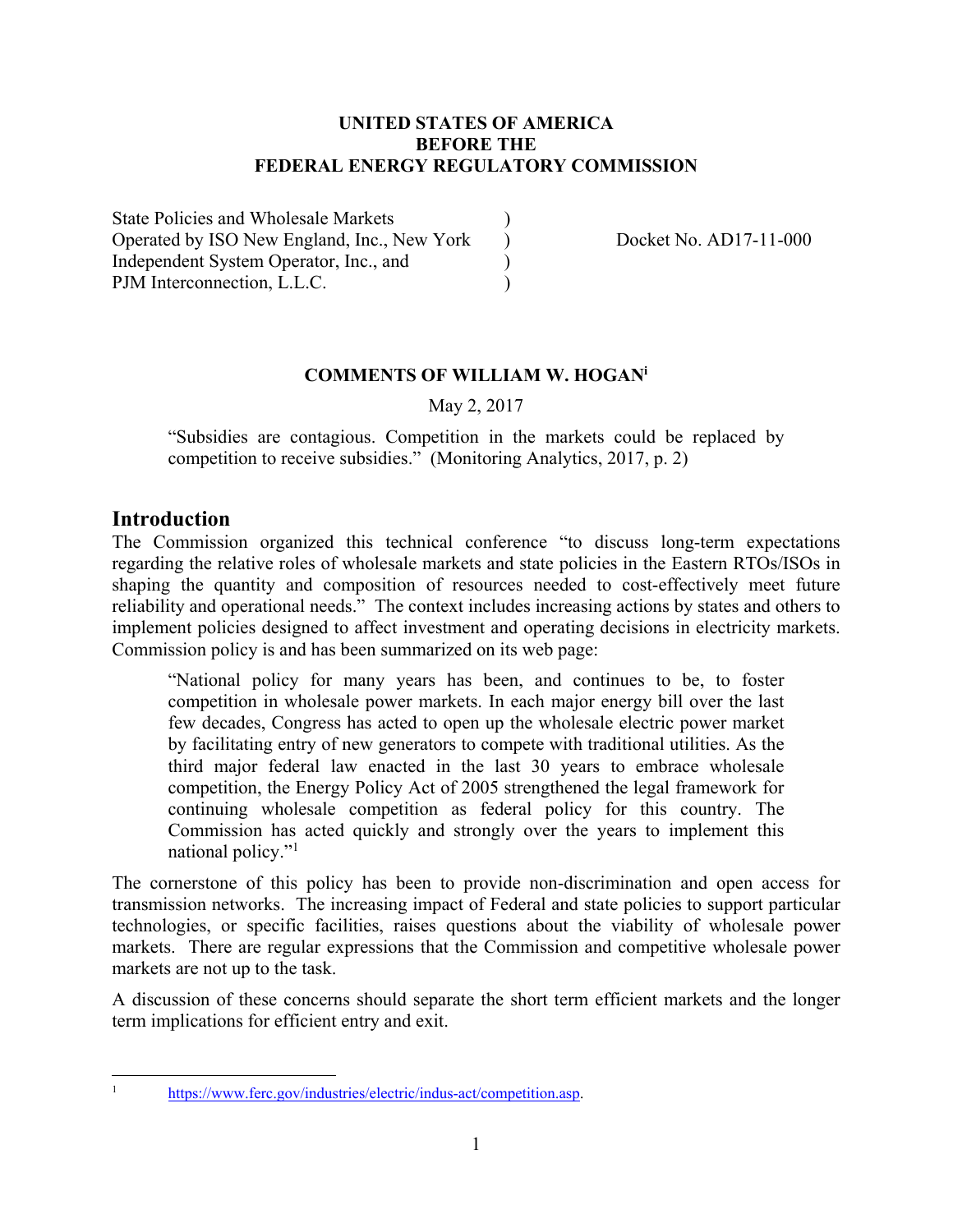## **Efficient Short-Term Markets**

It took a great deal of effort to survive the many mistakes made in implementing open-access and non-discrimination in electricity markets. Now all organized wholesale markets in the United States are built around the essential elements of bid-based, security-constrained, economic dispatch with locational prices and financial transmission rights. (Hogan, 2014) The success and wide adoption of this market design reflects the basics of the underlying electricity system and the requirements of open markets. In short, this successful market design is the only way to organize a short-term electricity market that adheres to the principles of open access and nondiscrimination.

As the Commission digests the results of the present conference on the growing effects of various subsidy programs, the most important thing to remember is the critical role of this fundamental market design. There is no other way to organize system operations and adhere to the Commission's mandate. Furthermore, the broad policy objectives of the green energy agenda only serve to reinforce this conclusion. (Hogan, 2010) The penetration of intermittent resources, such as solar and wind, often located far from load, increases the need for real-time coordination of dispatch across larger regions. Most notably, we see in the west the expansion of the Energy Imbalance Market (EIM) is a case in point that reinforces the vibrancy and the importance of real-time markets organized around the principles of economic dispatch.

This energy market is a work-in-progress, and the Commission has been addressing the challenges, particularly in the continuing emphasis on improving price formation to avoid the need for subsidies and out-of-market interventions. A central challenge is to improve scarcity pricing to "get the prices right." This work agenda should be accelerated to follow the principles of efficient pricing.

The challenges of increasing interventions in the market, and calls for a fundamental redirection, should not conflate the short-run operations and long-run investments. The current short-run markets are not perfect, but they are arguably improving and expanding. Above all, they are necessary.

## **Efficient Investment**

Efficient short-term markets provide some but not all the incentives for investment and retirement decisions. Many of the growing list of subsidies for select technologies or facilities have some impact on short term operations. For example, the Federal Production Tax Credit alters the perceived marginal cost and produces negative offers and prices in the short-term market. But the main purpose of the subsidies is to change investment and retirement decisions, covering generation, load and transmission.

The emphasis on entry and competition for both investment and, by implication, retirements is appropriate. But the idealized case of pure markets is certainly beyond the Commission's reach. In his last comments about the Minimum Offer Price Rule, Commissioner Bay summarized:

"The premise of the MOPR appears to be based on an idealized vision of markets free from the influence of public policies. But such a world does not exist, and it is impossible to mitigate our way to its creation. The fact of the matter is that all energy resources receive federal subsidies, and some resources have received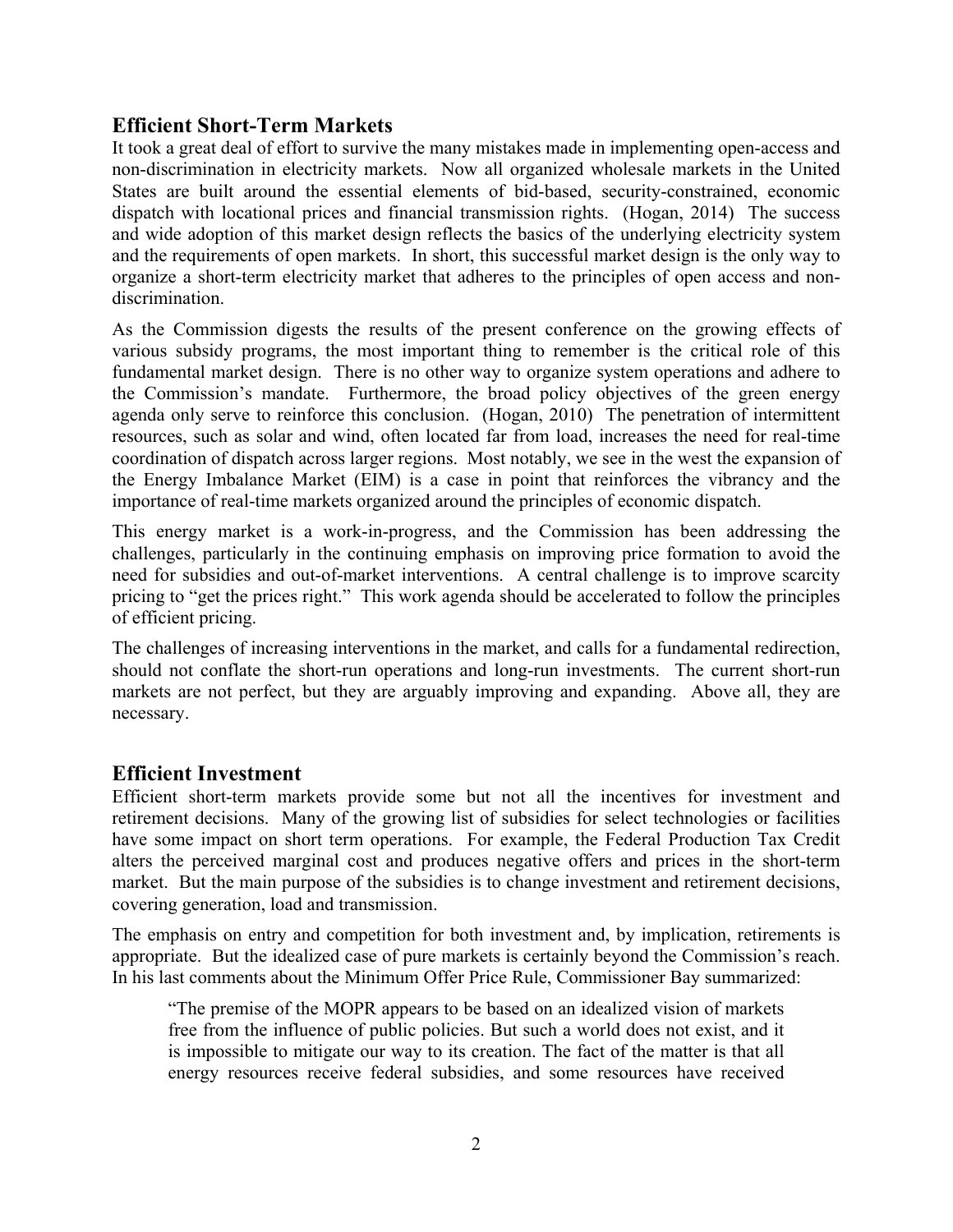subsidies for decades." (Commissioner Norman Bay concurrence) (Federal Energy Regulatory Commission, 2017, p. 2)

The factual premise is well founded. They are myriad subsidies, many beyond the Commission's jurisdiction. It is also true that the Commission cannot, by itself, unwind all these subsidies to create the idealized vision of pure markets.

Not all the changes creating stress in the electricity market are the result of subsidies. For instance, lower natural gas prices driven by the shale revolution are certainly disruptive, but disruptive in a way that is intended by the openness to competition and improvements in overall efficiency. Such larger market forces tend to move in the same direction as subsidies to renewables, and the effect on competitors is largely the same. But these two driving forces are fundamentally different from the perspective of the Commission's mandate.

Likewise, the choices that customers make are not necessarily the issue. If Walmart wants to spend its own money and sign expensive long-term agreements for green power, that should not present a policy problem for the Commission. The problem comes when governments spend other people's money, using their power to mandate, that is a public policy concern.

It is also true that these subsidies and various market interventions have unintended consequences.

"Subsidies pose a more general problem in this context. They attempt to discourage carbon-intensive activities by making other activities more attractive. One difficulty with subsidies is identifying the eligible low-carbon activities. … A recent study by the National Academy of Sciences looked at the impact of several subsidies on GHG emissions. It found a vast difference in their effectiveness in terms of CO2 removed per dollar of subsidy. None of the subsidies were efficient; some were horribly inefficient; and others such as the ethanol subsidy were perverse and actually increased GHG emissions. The net effect of all the subsidies taken together was effectively zero!"

So in the end, it is much more effective to penalize carbon emissions than to subsidize everything else." (Nordhaus, 2013, p. 266)

The "competition to receive subsidies" is costly to the nation. The lack of national carbon pricing is not likely to be solved by the Commission. However, the obvious fact that the Commission cannot do everything does not indicate that the Commission cannot or should not do anything.

# **A Commission Framework**

The technical conference will produce information of interest. In advance, three broad themes may help guide the discussion. These define a framework for the Commission.

- Preserve and extend the open-access and non-discrimination framework for electricity markets. This is the most important task, as discussed above.
- Guard against market manipulation, defined as actions to change market prices and shift burdens onto others. The Commission has a mandate to preserve the integrity of markets. Whenever possible, policy should undertake to prevent or undo the effect of market manipulation, whether by market participants or governments.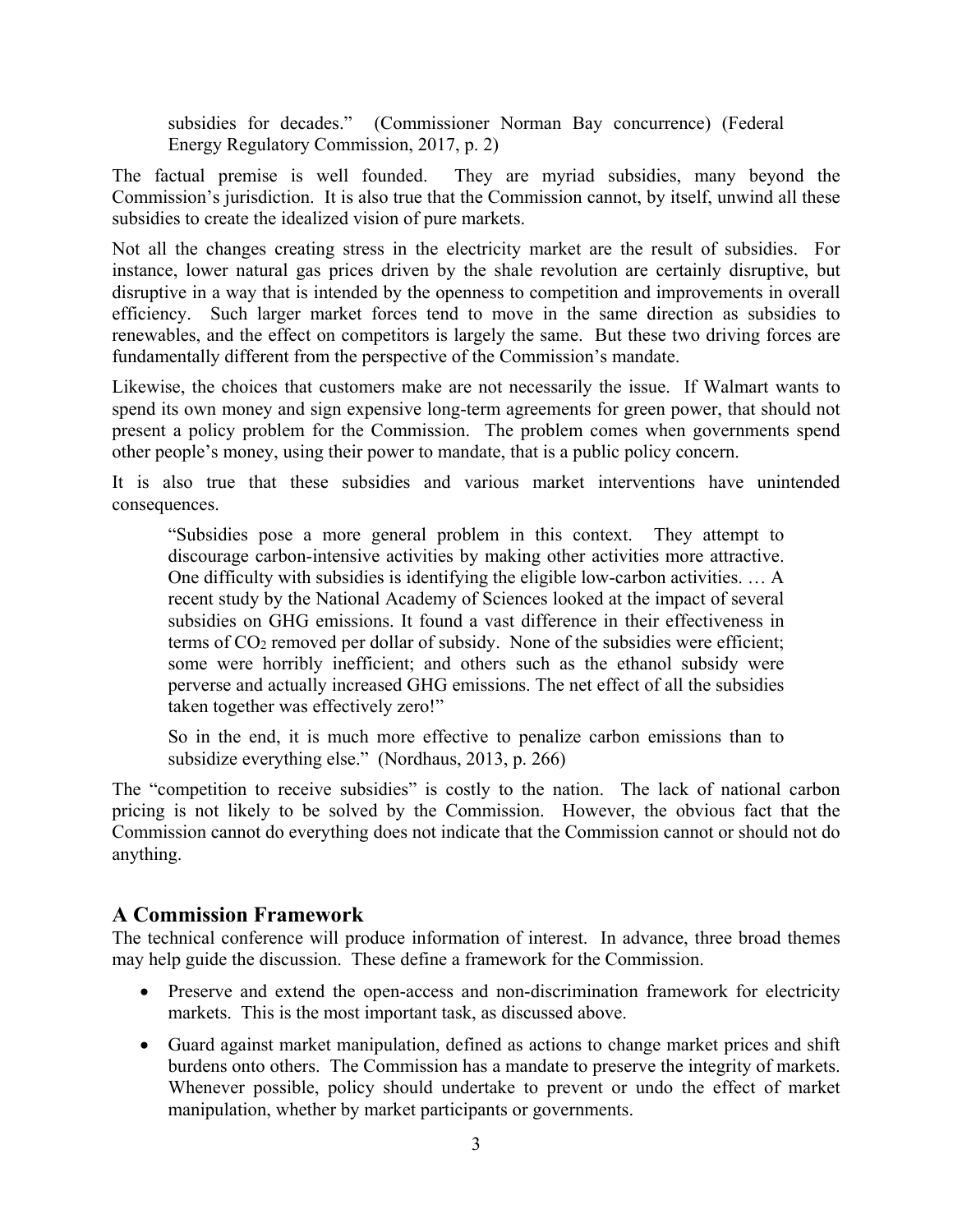Eliminate as much as possible all cost socialization that creates incentives for actions that shift costs onto others even without affecting market prices.

# **A Commission Agenda**

Applying these general principles would produce an action agenda. Some of this is already underway at the Commission. Other steps would be important, sooner rather than later. The major focus is on pricing and cost allocation.

- Fix energy pricing and prevent or minimize the extent that those who make uneconomic decisions can avoid the costs of their actions. By definition, inefficient subsidies raise the overall cost in the system. In the idealized model with fully efficient pricing, inefficient actions increase costs for those creating the subsidies, but lower the aggregate costs for the rest of the market participants. The subsidy redistributes the costs and benefits for the non-participants, so not everyone is happy. But at least efficient pricing helps keep the aggregate cost increase as the responsibility of those providing the subsidy. This is necessary, albeit not sufficient, to providing good incentives.
- The cost allocation and related investment rules under Order 1000 are among the more egregious examples of cost socialization that violate basic market principles. Despite the Commission's avowed intent, the rules at present are very far away from a true beneficiary-pays system. The "Artificial Island" case is my candidate for the "straw that should break the camel's back" and reopen the whole issue of how to make transmission investment, which is under the Commission's jurisdiction, more compatible with market choices.
- Subsidized pricing of demand response under the rules of Order 745 comes as a close second in being both egregious and under the Commission's jurisdiction. The Supreme Court spoke about the jurisdiction, but the Commission could correct the pricing rules. (Hogan, 2016)
- Minimize the role of capacity markets. The Commission, and the various organized markets, have devoted too much time and attention to capacity markets. The painful exercise of the recent "pay-for-performance" initiatives that struggle to isolate the incentives from the real-time market is a case in point. Better scarcity pricing, long overdue, would help here. As Commissioner Bay said, look to ERCOT. (Commissioner Norman Bay concurrence) (Federal Energy Regulatory Commission, 2017, p. 7)
- Strengthen anti-manipulation efforts such as the MOPR. The avowed purpose of capacity markets is to correct for defects in energy pricing. If this is the case, the Commission should have no obligation to accommodate subsidized resources that, in effect, make the problem worse. The Commission can and should limit access and discriminate against those subsidized resources that are adding to the problem of inadequate pricing in energy markets.

Electricity markets are under stress. The adjustments will not be easy. Such adaptation is an integral part of the story of competition and changing economic conditions. The Commission's cannot and should not do everything. But the Commission can and should do a great deal.